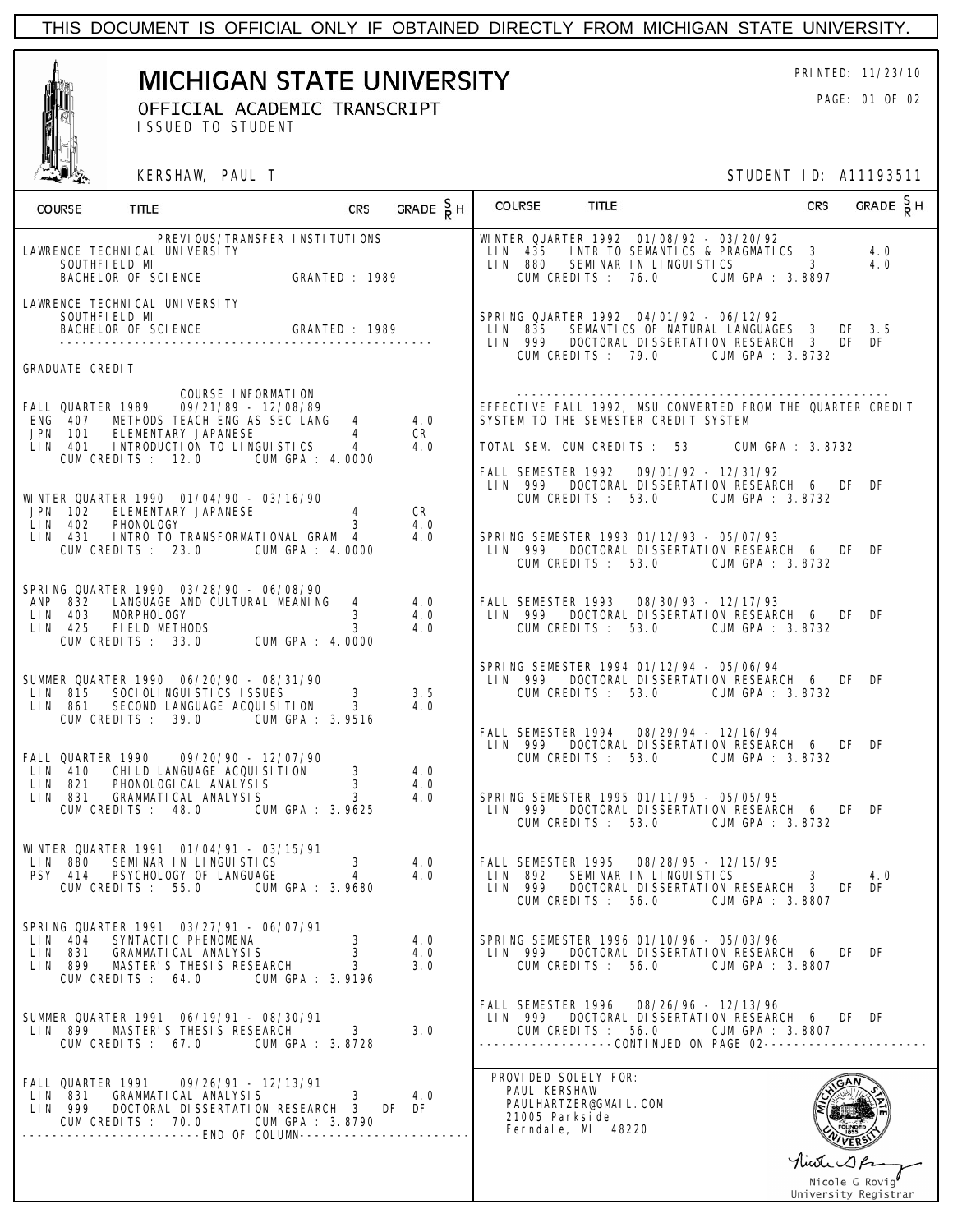

# **MICHIGAN STATE UNIVERSITY** PRINTED: 11/23/10 OFFICIAL ACADEMIC TRANSCRIPT **EXAMPLE 2018** PAGE: 02 OF 02

ISSUED TO STUDENT

KERSHAW, PAUL T STUDENT ID: A11193511

| COURSE                                            | TITLE | <b>CRS</b>                                                                                             | GRADE $\frac{S}{R}$ H | COURSE                                                  | TITLE                                       | CRS         | GRADE $\frac{S}{R}$ H |
|---------------------------------------------------|-------|--------------------------------------------------------------------------------------------------------|-----------------------|---------------------------------------------------------|---------------------------------------------|-------------|-----------------------|
| <b>GRADUATE CREDIT</b>                            |       |                                                                                                        |                       |                                                         |                                             |             |                       |
| LIN 999<br>CUM CREDITS: 56.0                      |       | SPRING SEMESTER 1997 01/08/97 - 05/02/97<br>DOCTORAL DISSERTATION RESEARCH 6 DF DF<br>CUM GPA : 3.8807 |                       |                                                         |                                             |             |                       |
| LIN 999<br>CUM CREDITS: 56.0                      |       | FALL SEMESTER 1997  08/25/97 - 12/12/97<br>DOCTORAL DISSERTATION RESEARCH 3 DF DF<br>CUM GPA : 3.8807  |                       |                                                         |                                             |             |                       |
| LIN 999<br>CUM CREDITS: 56.0                      |       | SPRING SEMESTER 1998 01/14/98 - 05/08/98<br>DOCTORAL DISSERTATION RESEARCH 3 DF DF<br>CUM GPA : 3.8807 |                       |                                                         |                                             |             |                       |
| COMPREHENSIVE EXAM                                |       |                                                                                                        | COMPLETED: 09/10/97   |                                                         |                                             |             |                       |
| MASTER OF ARTS<br>MAJOR:<br>COLLEGE:              |       | LINGUI STICS<br>ARTS AND LETTERS                                                                       | GRANTED: 12/23/92     |                                                         |                                             |             |                       |
| DI RECTOR OF THESIS                               |       | KAZUHI KO FUKUSHI MA, PROFESSOR                                                                        |                       |                                                         |                                             |             |                       |
| THESIS TITLE<br>CLAUSE DI STI NCTI ON             |       | UNDEFINABILITY OF AGREEMENT AND THE FINITE/INFINITIVAL                                                 |                       |                                                         |                                             |             |                       |
| FINAL EXAMINATION                                 |       |                                                                                                        | COMPLETED: 06/12/92   |                                                         |                                             |             |                       |
| MAJOR : LINGUISTICS<br>COLLEGE : ARTS AND LETTERS |       | ----------------NO ENTRIES BELOW THIS LINE--------------                                               |                       |                                                         |                                             |             |                       |
|                                                   |       |                                                                                                        |                       |                                                         |                                             |             |                       |
|                                                   |       |                                                                                                        |                       |                                                         |                                             |             |                       |
|                                                   |       |                                                                                                        |                       |                                                         |                                             |             |                       |
|                                                   |       |                                                                                                        |                       |                                                         |                                             |             |                       |
|                                                   |       |                                                                                                        |                       |                                                         |                                             |             |                       |
|                                                   |       |                                                                                                        |                       |                                                         |                                             |             |                       |
|                                                   |       |                                                                                                        |                       |                                                         |                                             |             |                       |
|                                                   |       |                                                                                                        |                       |                                                         |                                             |             |                       |
|                                                   |       |                                                                                                        |                       |                                                         |                                             |             |                       |
|                                                   |       |                                                                                                        |                       | PROVIDED SOLELY FOR:<br>PAUL KERSHAW<br>21005 Parksi de | PAULHARTZER@GMAIL.COM<br>Ferndale, MI 48220 |             |                       |
|                                                   |       |                                                                                                        |                       |                                                         |                                             | Minter 1 Pr | Nicole G Rovig        |
|                                                   |       |                                                                                                        |                       |                                                         |                                             |             | University Registrar  |